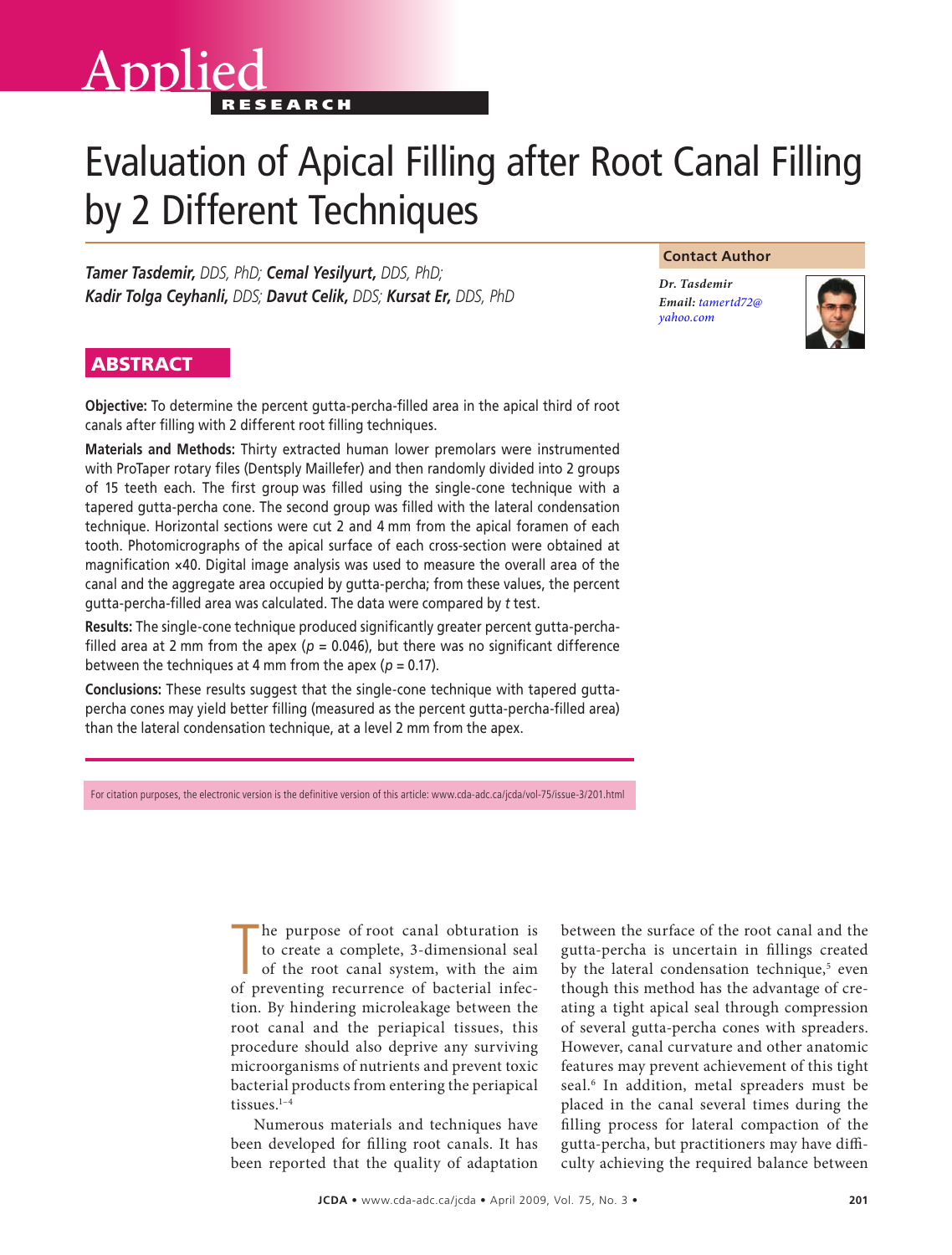optimal compression of the gutta-percha and avoidance of root fracture through application of too much pressure.7

Both the amount of sealer used to fill the canal and the ratio of sealer to gutta-percha affect the long-term seal of a root filling,<sup>8</sup> because the sealers become variably soluble after a certain time,  $9,10$  whereas gutta-percha is not subject to such dimensional degradation.<sup>11</sup> Given the difference in properties of these materials, the preferred filling techniques are those that minimize the amount of the sealer component and hence the ratio of sealer to gutta-percha.

A recently introduced configuration of gutta-percha point has the same taper as the final ProTaper Finisher instrument (Dentsply Maillefer, Ballaigues, Switzerland). The manufacturer claims that a root canal can be filled rapidly and completely with a single, correspondingly tapered gutta-percha point of appropriate size, after preparation with ProTaper files.

One of the methods of evaluating the quality of rootfilling is to determine the area of gutta-percha in the filling relative to the total cross-sectional area of the prepared canal from transverse sections obtained at several levels of the filled root.<sup>1,5,12-16</sup> The ratio between these 2 values can be expressed as a percentage, the magnitude of which shows how much of the residual space is available to sealer or voids. The smaller the ratio, the higher the quality of the filling.<sup>12</sup>

The purpose of this in vitro study was to compare the percent gutta-percha-filled area at 2 levels in the apical third of root canals, after filling by 2 different techniques.

#### **Materials and Methods**

#### *Specimen Selection and Preparation*

Thirty single-rooted lower premolars of similar dimensions were used for this study. Images obtained with digital radiographic equipment (Schick Technologies Inc., Long Island City, N.Y.) in the buccal and proximal planes were used to confirm that only teeth with a single canal were included in the study. All teeth had negligible root curvature  $(0^{\circ}-10^{\circ})$ ,<sup>17</sup> and teeth with calcified canals or large apical foramina were excluded. The teeth were cleaned of debris and soft-tissue remnants and were stored in physiological saline at 4°C until required.

The teeth were sectioned at the cementoenamel junction with a multipurpose bur in a high-speed handpiece with continuous water spray, and the roots were adjusted to a length of about 18 mm. A size 15 K-type file was used to establish apical patency. When the tip of the file was visible flush with the apical foramen, its length was recorded; the working length was defined to be 1 mm less than the measured length. The root canal system of each tooth was instrumented using ProTaper rotary files; the crown-down technique was used, with a gentle in-andout motion, according to manufacturer's instructions.

A shaping file (S1) was used first and was worked apically to 2 mm short of the working length. An SX file was then used until resistance was encountered (typically 4 to 5 mm from the working length), followed by S1 and S2 files to the full working length for shaping the coronal two-thirds of the canal. The apical third was finished by using F1, F2 and F3 files sequentially to the working length, with only one pecking motion for each instrument. Once a particular instrument had been negotiated to the end of the canal and could be rotated freely, it was removed.

Each root canal was irrigated with 2 mL of 2.5% NaOCl solution after each instrument and was kept flooded with irrigant during the instrumentation phase. The irrigant was delivered via a 27-gauge blunt needle that was inserted into the canal until slight resistance was felt. When instrumentation was complete, a final irrigation was applied using 5 mL of solution, after which the canal was dried with size F3 absorbent paper points (Dentsply Maillefer). The prepared roots were randomly divided into 2 groups of 15 teeth each.

#### *Filling Techniques*

#### *Single-Cone Technique*

An F3 ProTaper gutta-percha cone (Dentsply Maillefer) was selected, and its apical portion was adjusted as necessary with a scalpel blade until tugback was achieved. A size 30 Lentulo spiral (Mani, Tochigi-ken, Japan) was placed in a slow-speed handpiece and coated with AH Plus root canal sealer (Dentsply Maillefer). The Lentulo spiral was introduced into the root canal to a location 3 to 4 mm short of the working length and then slowly withdrawn from the canal, with continuing rotation. The gutta-percha point was coated with sealer and was seated at the working length. Excess gutta-percha was removed with a hot instrument.

#### *Lateral Condensation Technique*

An ISO size 30 gutta-percha cone (DiaDent, Choong Chong Buk-Do, Korea) was trimmed to give tugback at working length. After the sealer was placed in the canal with the Lentulo spiral, as described above, the master cone was coated with sealer and inserted slowly into the canal to the full working length. The first finger spreader (size 25; Medin, Nové Město na Moravě, Czech Republic) was inserted between the master cone and the canal wall to within 1 mm of the working length. Cold lateral condensation was performed using size 25, 20 and 15 accessory gutta-percha points until the canal was completely filled. The filling was judged to be complete when a size 15 finger spreader could not penetrate beyond the coronal third of the canal. A heated instrument was used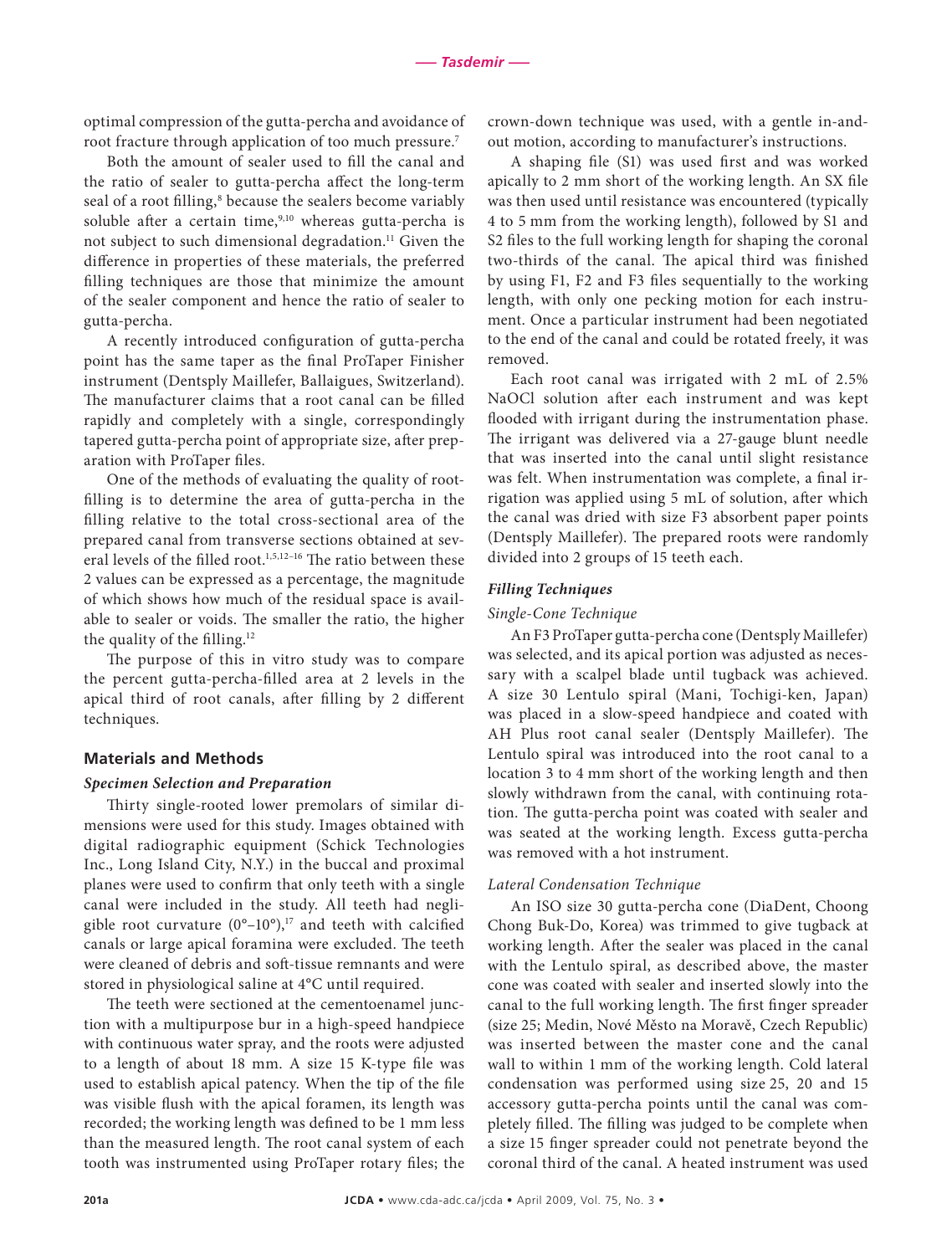*––– Evaluation of Apical Filling –––*



to remove excess coronal gutta-percha. The same operator prepared and filled the canals for all teeth (T.T.).

Once filling was complete, radiographs of all specimens were obtained in the buccal and proximal planes to check the adequacy of filling with regard to homogeneity and apical extension. All specimens had the radiographic appearance of well-compacted fillings extending to 1 mm short of the apical foramen. The specimens were then stored for 7 days at 37°C and 100% humidity, to allow complete setting of the sealer. Specimens with any sign of failure were excluded from subsequent analysis and were replaced to maintain 15 specimens in each group.

#### *Cross-Section of Root Filling*

Each root was mounted for cutting with a low-speed saw (Micracut 125, Metkon, Bursa, Turkey). Copious cold-water irrigation was provided during horizontal sectioning at 2 and 4 mm from the apex. A digital camera was used to obtain colour photographs of the sections at ×40 magnification under a polarizing optic microscope (Eclipse ME 600, Nikon, Kogaku, Japan) (**Fig. 1**). The micrographs were then analyzed by computer, using the Adobe Photoshop CS2 9.0 image program (Adobe Systems Incorporated, San Jose, Calif.). The area occupied by the gutta-percha and that enclosed by the total canal circumference were measured in terms of pixel counts. The ratio of these 2 values was calculated as percentage, and the differences in ratios between the 2 groups at 2 and 4 mm from the apex were analyzed using a *t* test. The level of significance was set at  $\alpha = 0.05$ .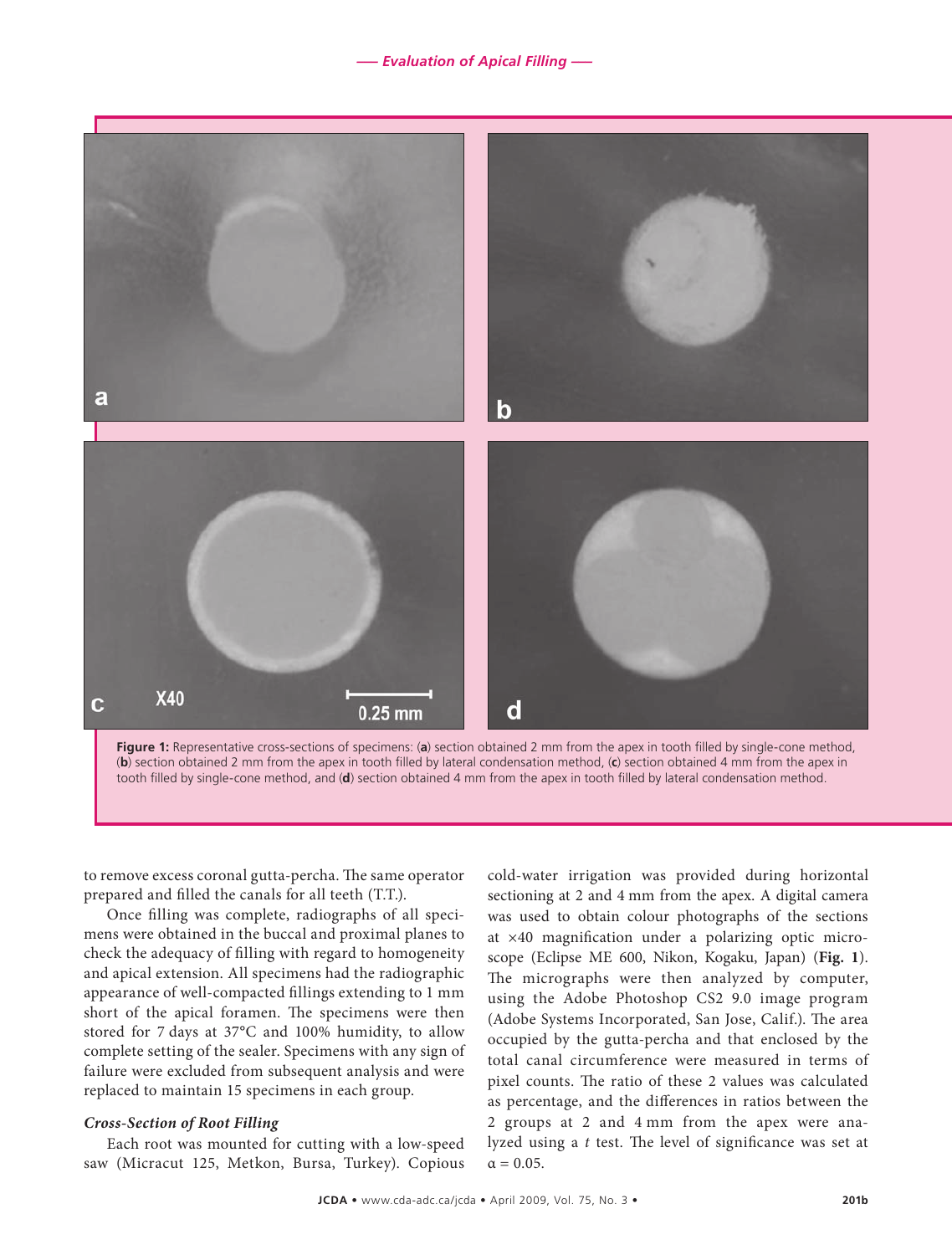|                          | Level of section; mean gutta-percha-filled area $(\%) \pm SD$ |                 |
|--------------------------|---------------------------------------------------------------|-----------------|
| <b>Filling technique</b> | 2 mm from apex                                                | 4 mm from apex  |
| Single cone              | $83.9 \pm 12.1$                                               | $76.9 \pm 9.5$  |
| Lateral condensation     | $72.7 \pm 16.9$                                               | $82.9 \pm 13.3$ |
| $p$ value <sup>a</sup>   | 0.046                                                         | 0.17            |

**Table 1** Mean gutta-percha filled area 2 and 4 mm from the apex, expressed as percentage of total root canal area

*SD= standard deviation.* 

*a The level of significance was set α = 0.05.*

#### **Results**

At the 2-mm level, the single-cone technique yielded significantly higher percent gutta-percha-filled area than the lateral condensation technique ( $p = 0.046$ ) (**Table 1**). At 4 mm, the percent gutta-percha-filled area was greater with the lateral condensation method, but this difference was not significant ( $p = 0.17$ ).

#### **Discussion**

Prepared root canals are usually obturated with solid core material and a sealer. The long-term seal provided by such root fillings has been considered essential to success. The sealer can fill in imperfections, thus improving the filling capacity of the gutta-percha.<sup>11</sup> However, sealers are subject to problems such as shrinkage and solubility that are incompatible with long-term sealing. If dissolution occurs, either at the interface between the guttapercha and the dentin wall or between the gutta-percha points themselves, leakage may occur within the space originally taken up by sealer.10 Consequently, the goal of various filling techniques is to maximize the amount of gutta-percha applied and minimize the amount of sealer. Further research is needed to determine the in vivo biological significance of the percent gutta-percha-filled area in the apical third.

The gutta-percha content obtained with the thermomechanical, vertical and lateral condensation techniques have been reported, but there have been few studies of other techniques. Silver and others<sup>18</sup> recently reported that System B root fillings contained more than 90% gutta-percha. Gencoglu<sup>19</sup> found that core techniques (Thermafil, JS Quick-Fill and Soft Core) produced higher gutta-percha content than the Microseal, System B and lateral condensation techniques. Wu and others<sup>20</sup> found that the percentage of sealer-coated canal perimeter in the apical and middle regions was significantly greater for canals filled by the single-cone method than for those filled by the lateral or vertical condensation technique. However, at 6 mm from the apex, the percentage of sealercoated canal perimeter was significantly greater in the lateral condensation group. Hembrough and others<sup>21</sup> reported that after using ProFile .06 rotary instruments to

shape the canal, they obtained similar-quality obturation with master cones of 3 different tapers with the lateral condensation technique.

Single-cone filling of root canals has recently been popularized through the introduction of cones with greater tapering, which closely match the geometry of rotary instrumentation systems. Gordon and others<sup>14</sup> reported similar percent gutta-percha-filled area when they filled curved canals using .06 tapered instruments with the single-cone and lateral condensation techniques. However, they also found that the single-cone technique was faster than the lateral condensation method. Hörsted-Bindslev and others<sup>22</sup> reported that the lateral condensation technique did not differ from the singlecone technique with respect to the radiographic quality of the root filling. Conversely, Monticelli and others<sup>23</sup> reported that neither of 2 contemporary single-cone techniques ensured a durable apical seal against bacterial leakage, whereas a vertical compaction technique for applying warm gutta-percha created such a seal.

In the present study, the canals filled by the singlecone technique contained more gutta-percha at 2 mm from the apex than those filled by the lateral condensation technique, whereas the extent of filling was similar for the sections at the 4-mm level. However, standard deviation for the lateral condensation group was appreciably greater at both levels, implying greater predictability with the single-cone method. The greater amount of guttapercha in the sections from the 2-mm level filled by the single-cone technique is understandable, given that the sole gutta-percha point used with this method was the same diameter and taper as the last instrument used during canal preparation. A previous study<sup>24</sup> showed that the well-adapted single cone method provides adequate filling when accompanied by canal sealer, if preparation yields a circular canal. It was difficult to standardize the total amount of sealer on the gutta-percha points because 6–8 additional points were used in the lateral condensation method, and the tip of every point was lightly coated with sealer. Thus, the total amount of sealer introduced into the canals by the gutta-percha points was greater in the lateral condensation group than in the single-cone